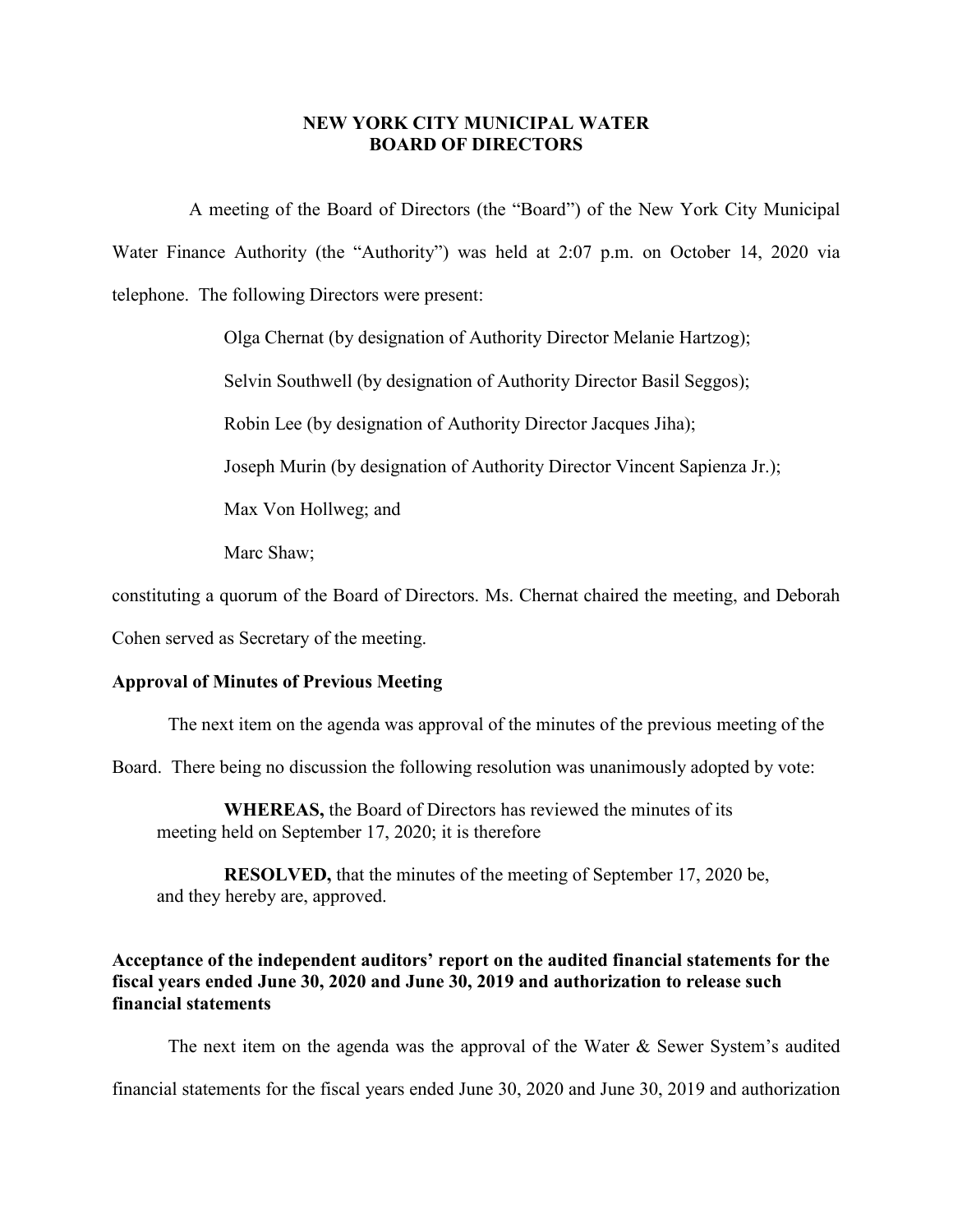to release such financial statements. Ms. Chernat explained that the Joint Audit Committee of the Authority and the NYC Water Board, after meeting with the System's independent auditors, Grant Thornton, earlier in the day, recommend the Board of Directors approve the System's audited financials for Fiscal Year 2020. Brief discussion ensued. Then, upon unanimous vote, the following resolution was adopted:

**WHEREAS,** the Joint Audit Committee of the New York City Municipal Water Finance Authority (the "Authority") and the New York City Water Board (the "Water Board") has met with the independent auditors of the water and sewer system of the City of New York (the "System") and has reviewed the independent auditors' report on the audited financial statements of the System for the fiscal years ended June 30, 2020 and June 30, 2019 and such financial statements; and

**WHEREAS,** the Joint Audit Committee believes the independent auditors' report and the financial statements are reasonable and appropriate and has recommended that the Board of Directors of the Authority and the Water Board accept the independent auditors' report and authorize the release of the financial statements; it is therefore

**RESOLVED**, that the Board of Directors of the Authority hereby accepts the independent auditors' report on the audited financial statements of the System for the fiscal years ended June 30, 2020 and June 30, 2019 and authorizes the release of such audited financial statements upon approval of the Water Board; provided that both the independent auditors' report and the audited financial statements may be amended to reflect non-material changes acceptable to the Comptroller of the Authority.

## **Approval of Investment Guidelines**

The next item on the agenda was the approval of the Authority's Investment Guidelines. Ms. Chernat noted that the Guidelines remain unchanged, but that the Appendix to the Guidelines has been updated to reflect changed definitions applicable to the Authority's Second General Resolution Bonds. There being no discussion, upon unanimous vote, the following resolution was duly adopted: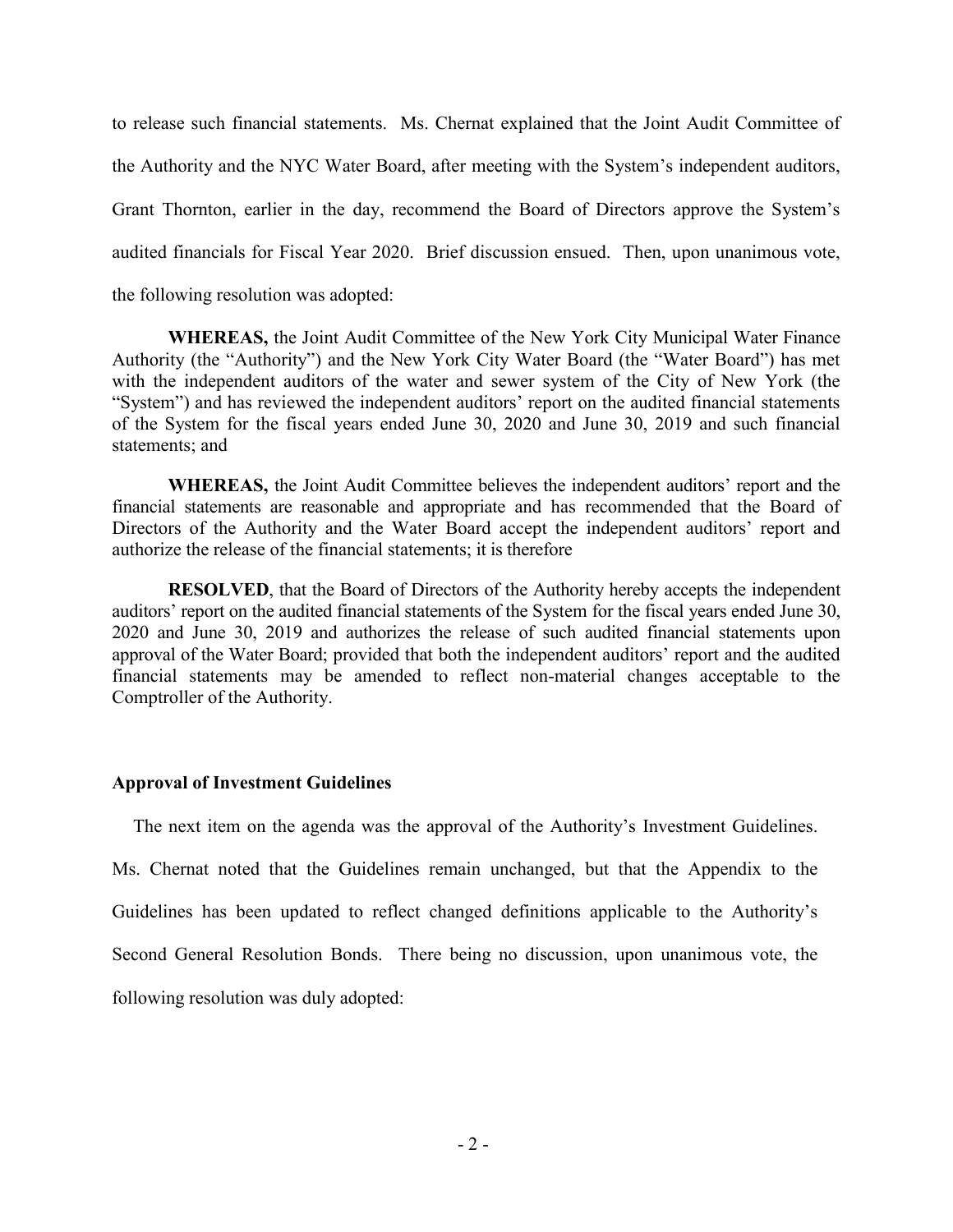**WHEREAS**, the New York City Municipal Water Finance Authority (the "Authority"), adopted Investment Guidelines on April 10, 1986 to establish policies for the investment of its funds and subsequently amended the Investment Guidelines; and

**WHEREAS**, the Authority is required annually to review its Investment Guidelines; and

**WHEREAS**, the Board of Directors has reviewed the attached Investment Guidelines and has deemed them to be reasonable and appropriate; it is therefore

**RESOLVED**, that the Investment Guidelines, a copy of which will be filed with the Minutes of the Meeting, are hereby approved.

#### **Approval of Investment Report**

The next item on the agenda was the approval of the Authority's Investment Guidelines. Ms. Chernat that the Investment Report contains the Authority's most recently updated Investment Guidelines, the Independent audit of the Investments, an investment income record of the Authority, and a list of fees, commissions, or other charges paid for investment services, and is provided pursuant to the Public Authorities Law. There being no discussion, upon unanimous vote, the following resolution was duly adopted:

**WHEREAS**, the New York City Municipal Water Finance Authority (the "Authority"), pursuant to the Authority's Investment Guidelines, is required to annually prepare and approve an Investment Report; and

**WHEREAS**, the Board has reviewed the attached Investment Report and has deemed it to be reasonable and appropriate, it is therefore

**RESOLVED**, that the Investment Report is hereby approved.

# **Approval Authority's Mission Statement and Performance Measures, and Authorization to Publish Measurement Report**

The next item on the agenda was the approval of the Authority's Mission Statement and Performance Measures, and authorization to publish the completed Measurement Report. Ms. Chernat explained that, pursuant to the Public Authorities Law, the Board previously